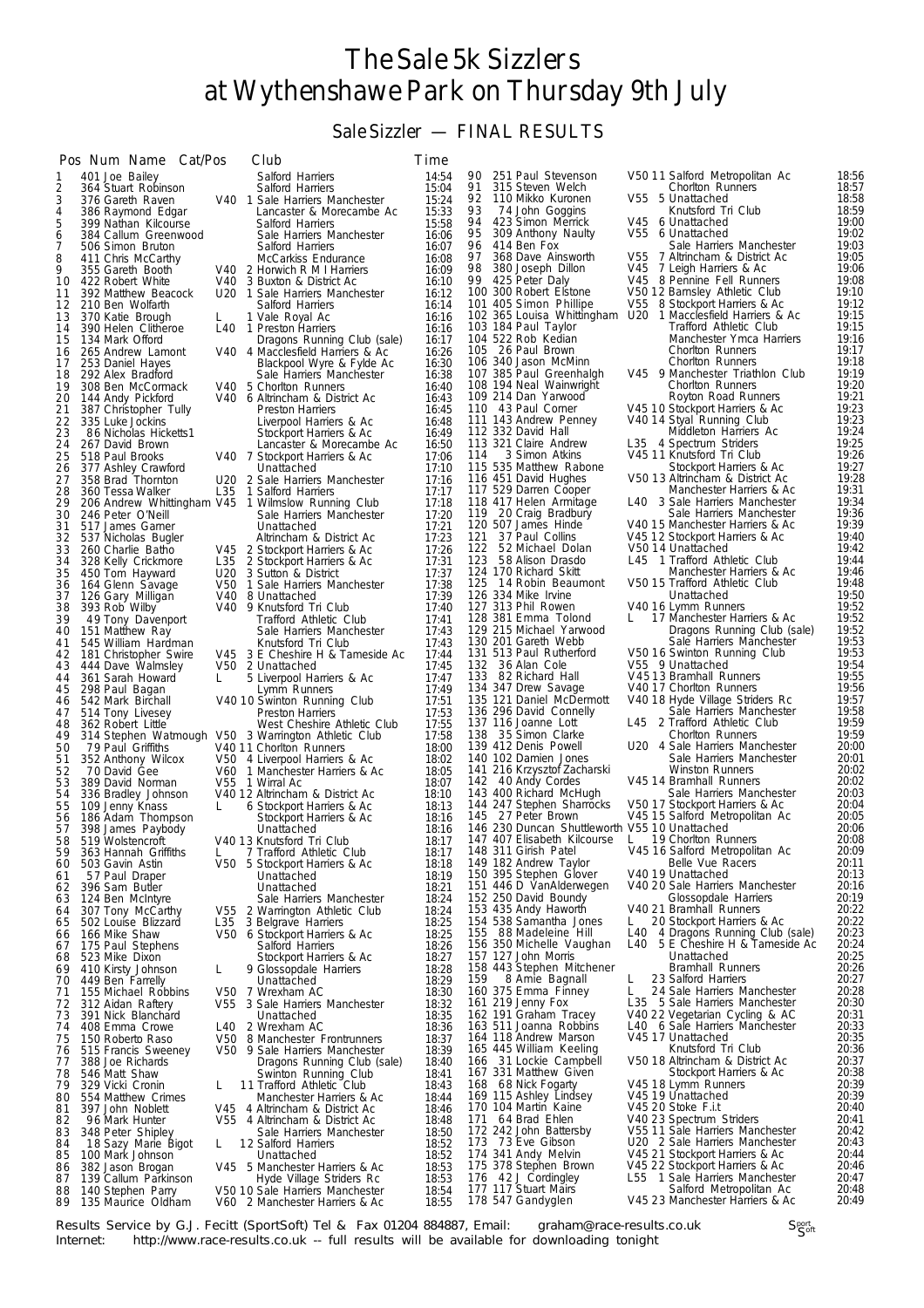222 330 Jon De'ath Unattached 228 539 Clare Macneil L35 7 Stockport Harriers & Ac

179 424 Antony Golding V40 24 Swinton Running Club 20:50 180 56 Philip Doyle V45 24 Unattached 20:51 181 549 Etienne Humphries Chorlton Runners 20:53 182 187 Michael Thompstone Winston Runners 20:53 183 404 Jayne Lawton L45 3 Stockport Harriers & Ac 20:54 184 427 Paul Lockett Winston Runners 20:55 V40 25 Stockport Harriers & Ac 20:56 186 394 Jeremy Woodham V40 25 Stockport Harriers & Ac 20:56<br>186 262 David Chrystie-Lowe V55 12 Stockport Harriers & Ac 20:57<br>187 440 Simon Pack 57 Swinton Running Club 21:00<br>188 421 Lesley Sinclair L50 1 Stockport Harriers 187 440 Simon Pack Swinton Running Club 21:00 188 421 Lesley Sinclair L50 1 Stockport Harriers & Ac 21:00 189 159 Doug Ross V40 26 Unattached 21:01 190 236 Kieran Lomas Unattached 21:01 191 239 Michael Dunne V65 1 Sale Harriers Manchester 21:02 192 226 Jacob Smiles Chorlton Runners view Chorlton Runners 21:03<br>193 516 Jeffret Norman V70 1 Altrincham & District Ac 21:03<br>194 114 David Lee Horwich R M I Harriers 21:04 193 516 Jeffret Norman V70 1 Altrincham & District Ac 21:03 194 114 David Lee HorwichRMI Harriers 21:04 193 516 Jeffret Norman 1970 1 Altrincham & District Ac 21:03<br>
194 114 David Lee Horwich R M I Harriers 21:04<br>
195 442 Peter Adams 1940 27 Chorlton Runners 21:04<br>
196 428 Anthony Bull 117 1 Dragons Running Club (sale) 21:06 196 28 Anthony Bull U17 1 Dragons Running Club (sale) 21:05 197 301 Tracey Jones L 31 Dragons Running Club (sale) 21:06 198 428 Martin Gray V40 28 Styal Running Club 21:06 199 238 Mike Race V55 13 Salford Metropolitan Ac 21:07 200 510 James Hal Bramhall Runners 21:07 202 238 Mike Race **12:07**<br>200 510 James Hal **12:07**<br>201 322 Adam Ash 12:08 29 Unattached 21:08<br>21:08 21:08 202 438 Andrew Crockett Unattached 21:09 203 232 Bruce Green V60 3 Sale Harriers Manchester 21:09 202 438 Andrew Crockett Unattached 21:09<br>203 232 Bruce Green V60 3 Sale Harriers Manchester 21:09<br>204 47 Matt Crompton Glossopdale Harriers 21:10 205 213 Michael Wymer V40 30 Sale Harriers Manchester 21:11 206 436 Michael Cronin V40 31 Manchester Harriers & Ac 21:12 205 213 Michael Wymer V40 30 Sale Harriers Manchester 21:11<br>206 436 Michael Cronin V40 31 Manchester Harriers & Ac 21:12<br>207 524 William Prout V55 14 Salford Metropolitan Ac 21:13 208 183 Edward Taylor V45 25 Knutsford Tri Club 21:15 209 17 Alexa Besnard L 32 Chorlton Runners 21:17 210 419 Alan Williams V55 15 Altrincham & District Ac 21:18 211 93 Steve Hughes V50 19 Bramhall Runners 21:19 212 413 Alison Thomson L35 6 Riversway RR 21:21 213 142 Nick Pendleton V40 32 Unattached 21:24 214 327 Andrew Cole V45 26 E Cheshire H & Tameside Ac 21:28<br>215 415 James Boynton V70 2 Congleton H & Ac 21:32 215 415 James Boynton V70 2 Congleton H & Ac 21:32 216 512 Ian Taylor Salford Metropolitan Ac 21:34 216 512 Ian Taylor **1986 12:36 Salford Metropolitan Ac** 21:34<br>217 111 Alan Lamb V45 27 Dragons Running Club (sale) 21:36 218 531 Jamie Barry V45 28 Chorlton Runners 21:37 219 152 Geoff Read  $20$ <br>220 89 Tony Hillier  $20$ <br>220 89 Tony Hillier  $20$ <br>221 374 Rebecca Mills L 34 Swinton Running Club<br>21:44 V65 2 E Cheshire H & Tameside Ac 21:40 21:44 L 34 Swinton Running Club 21:44<br>1:44 Unattached 21:44 223 454 Brian Derkin V40 33 Chorlton Runners 21:45 224 552 Anthony Hogan Unattached 21:45<br>225 192 Alison Vesey L50 2 Altrincham & District Ac 21:46 225 192 Alison Vesey L50 2 Altrincham & District Ac 226 323 Stephen Bowden V55 16 Warrington Road Runne V55 16 Warrington Road Runners 21:47 227 371 Jane Mulryan L60 1 Stockport Harriers & Ac 21:47 229 406 Rachel McDonnell L40 7 Trafford Athletic Club 21:49 230 536 Helen Caldwell L45 4 Spectrum Striders 21:50 230 536 Helen Caldwell Luist 4 Spectrum Striders 21:50<br>231 255 Sonya Hynes L 40 Manchester Harriers & Ac 21:51 232 203 Geoff Wells V50 20 Cirencester AC 21:52 233 431 Rebecca Howarth L40 8 Unattached 21:54 234 432 Emma Gartside L35 8 Unattached 21:57 235 295 Hilary West L55 2 Stockport Harriers & Ac 22:00 236 11 Paul Basnett V45 29 Astley & Tyldesley Road Runner 22:01 237 32 Nikki Chamberlain L45 5 Knutsford Tri Club 22:02 238 197 Mel Walker V70 3 Burnden Road Runners 22:04 239 234 Clive Smith V45 30 Glossopdale Harriers 22:05 240 53 Mark Donnelly Chorlton Runners 22:07 239 234 Clive Smith V45 30 Glossopdale Harriers 22:05<br>240 53 Mark Donnelly Chorton Runners 22:07<br>241 85 Phil Heaword Bramhall Runners 22:09 242 505 J Holmes V40 34 Stockport Harriers & Ac 22:10 243 13 Leona Beaumont L 45 Chorlton Runners 22:12 243 13 Leona Beaumont L 45 Chorton Runners 22:12<br>244 337 Scott Kitteridge Bramhall Runners 22:14 245 50 Colin Davies V65 3 Altrincham & District Ac 22:18 V55 17 Unattached 247 353 Ian Wood V50 21 Dragons Running Club (sale) 22:18 248 158 Cheryl Rock L 46 Stockport Harriers & Ac 22:19 249 541 Dee Beckett L 47 Bramhall Runners 22:20 248 158 Cheryl Rock L 46 Stockport Harriers & Ac 22:19<br>249 541 Dee Beckett L 47 Bramhall Runners 22:20<br>250 430 Toni Brackstone L40 9 Middleton Harriers Ac 22:21 251 229 Ray Dalby V60 5 Rochdale Harriers & Ac 22:22 252 359 Kirsty Read L40 10 Hyde Village Striders Rc 22:24 253 225 Thomas Temple V60 6 Salford Harriers 22:26 254 171 Martin Smedley V60 7 Sale Harriers Manchester 22:28 255 7 Ozkan Baba Manchester Harriers & Ac 22:29 256 256 Thomas Temple<br>
256 22:26 Thomas Temple<br>
22:26 254 171 Martin Smedley V60 7 Sale Harriers Manchester<br>
22:28 255 7 Ozkan Baba Manchester Harriers & Ac 22:29<br>
256 455 Taylor Payne V55 18 Chorlton Runners 22:30 257 193 Alison Wainwright L35 9 Chorlton Runners 22:31<br>258 90 Stacey Holt L35 10 Hyde Village Striders Rc 22:37<br>259 369 Gillian Doolan L45 6 Stockport Harriers & Ac 22:43<br>260 433 Louise Jefferson L40 11 Unattached 22:44<br>26 260 433 Louise Jefferson<br>
260 433 Louise Jefferson<br>
261 543 David Caswell<br>
262 437 Zoe Paton<br>
22:47 Louise Legal Data Louise Land Louise Legal Data Louise 22:47<br>
22:47 Zoe Paton<br>
22:47 263 525 Lauren Murray L35 11 Unattached 22:50 264 211 Sarah Wood L40 12 Stockport Harriers & Ac 22:53 263 525 Lauren Murray 195 11 Unattached 22:50<br>264 211 Sarah Wood 12 Stockport Harriers & Ac 22:53<br>265 544 Karen Richardson 140 13 Knutsford Tri Club 23:00 266 0 ??? ??? 23:01 266 0 227 23:01<br>267 185 Aidan Thomas v50 22 Styal Running Club<br>23:02<br>268 237 Loraine Lucas L55 3 Unattached 23:04 268 237 Loraine Lucas L55 3 Unattached 23:04 269 154 Linda Rix L50 3 Manchester Frontrunners 23:10 270 248 Nick Roberts V45 31 Stockport Harriers & Ac 23:13 271 137 Bryan O'Neill V40 36 Middleton Harriers Ac 23:16 271 137 Bryan O'Neill V40 36 Middleton Harriers Ac 23:16<br>
272 38 Joseph Connor Bramhall Runners 23:17<br>
273 54 Andrew Dooley V55 19 Styal Running Club 23:19<br>
274 188 Helen Todd L60 2 Stockport Harriers & Ac 23:21 273 54 Andrew Dooley V55 19 Styal Running Club 23:19 274 188 Helen Todd L60 2 Stockport Harriers & Ac 23:21 274 188 Helen Todd<br>
275 148 Steph Potts Legislator Legislator Legislator 23:21<br>
275 148 Steph Potts Legislator Legislator 23:23

Results Service by G.J. Fecitt (SportSoft) Tel & Fax 01204 884887, Email: graham@race-results.co.uk<br>Internet: http://www.race-results.co.uk -- full results will be available for downloading tonight http://www.race-results.co.uk -- full results will be available for downloading tonight

Sport<sub>oft</sub> 276 379 Claudine BigotSazy L35 12 Unattached 23:26 277 67 Sinead Ferguson L40 14 Sale Harriers Manchester 23:33 278 25 Richard Broster V40 37 Unattached 23:35 279 162 Robert Sargant Chorlton Runners 23:36 280 29 Martin Bull V55 20 Dragons Running Club (sale) 23:49 281 5 Jonathan Attwood Salford Harriers 23:52 282 521 Elizabeth Nocton L 64 Buxton & District Ac 23:54 283 508 Hugh McKenna V65 4 Altrincham & District Ac 23:56 284 62 Michael Eakin V55 21 Unattached 23:58 284 62 Michael Eakin v55 21 Unattached 23:58<br>
285 224 Chris Williams v40 38 Unattached 24:06<br>
286 39 Mathew Cordes U17 2 Stockport Harriers & Ac 24:07<br>
287 448 Christopher Mason v40 39 Unattached 24:08 286 39 Mathew Cordes U17 2 Stockport Harriers & Ac 24:07 287 448 Christopher Mason V40 39 Unattached 24:08 288 204 Samantha Wheeler L 65 Sale Harriers Manchester 24:09 289 293 Timothy Rainey V50 23 Sale Harriers Manchester 24:13 290 533 Holly Kent L 66 Unattached 24:16<br>291 233 Mike Brooks V70 4 Altrincham & District Ac 24:19 2012 - Altrincham & District Ac<br>L35 13 Lymm Runners 292 310 Emma Nunnerley L35 13 Lymm Runners 24:21 293 434 Jo Sillivan L45 7 Spectrum Striders 24:23 294 108 Angela Kerslake L45 8 Stockport Harriers & Ac 24:26 295 46 Lisa Crompton L35 14 Dragons Running Club (sale) 24:31 296 1 Sarmid Al-Kamil V45 32 Bramhall Runners 24:35 297 22 Marinda Breddy L45 9 Sale Harriers Manchester 24:35 298 1 Sarmid Al-Kamil 2003 1 Sarmid Al-Kamil 2003<br>297 22 Marinda Breddy 145 9 Sale Harriers Manchester 24:35<br>298 76 Louis Granelli 24:36<br>298 165 Sian Segar 145 10 Bramhall Runners 24:36<br>300 205 Mark Whitfield 140 Altrincha 299 165 Sian Segar L45 10 Bramhall Runners 24:37 300 205 Mark Whitfield V40 40 Altrincham & District Ac 24:38 301 65 Gerrie Evans L 73 Chorlton Runners 24:39 302 241 Mark Ferns V50 25 Sale Harriers Manchester 24:45 303 447 Wendy Woodhead L 74 Manchester Harriers & Ac 24:46 302 241 Mark Ferns V50 25 Sale Harriers Manchester 24:45<br>303 447 Wendy Woodhead L 74 Manchester Harriers & Ac 24:46<br>304 209 Andrew Wilson V50 26 Unattached 24:48 305 509 Malcolm Smith V45 33 Unattached 24:50 306 212 S Worthington L 75 Unattached 24:53 307 372 Martin Mulryan  $V$ 55 22 Unattached 24:57<br>308 534 Alan Ford  $V$ 60 8 Unattached 25:02<br>309 345 Kathryn Rogers L50 4 Bramhall Runners 25:07<br>310 252 John Delany V70 5 Stockport Harriers & Ac 25:13 308 534 Alan Ford V60 8 Unattached 25:02 309 345 Kathryn Rogers L50 4 Bramhall Runners 25:07 310 252 John Delany V70 5 Stockport Harriers & Ac 25:13 311 452 Hardeep Kang L 77 Dragons Running Club (sale) 25:14 312 402 Nicholas Taboureau V55 23 Unattached 25:15 311 452 Hardeep Kang L. 27 Dragons Running Club (sale)<br>312 402 Nicholas Taboureau V55 23 Unattached 25:14<br>313 30 Edyta Burgess L40 15 Winston Runners 25:17 314 261 Lucinda Summers L45 11 Sale Harriers Manchester 25:20 315 6 Caroline Baba L35 15 Manchester Harriers & Ac 25:33 315 6 Caroline Baba 1.35 15 Manchester Harriers & Ac 25:33<br>316 453 Julie Rundall 1.40 16 Unattached 25:42 317 550 Christine Eckersley L65 1 Middleton Harriers Ac 25:46 318 366 Alexis Dinsmor L65 2 Stockport Harriers & Ac 25:50 319 227 Paul Taylor V60 9 Oldham & Royton H & Ac 25:53 320 555 Michael Owen V45 34 Trafford Athletic Club 25:59 321 189 Sharon Toolin L40 17 Hyde Village Striders Rc 26:04 322 548 Denise Gregory L50 5 Bramhall Runners 26:07 323 403 Vicky Stainthorpe L40 18 Unattached 26:12 324 2 Russ Arrowsmith V55 24 Unattached 26:14 325 416 Katie Roberts L 87 Bramhall Runners 26:17 326 530 Claire Graham L 88 Unattached 26:18 327 103 Sarah Jones L40 19 Dragons Running Club (sale) 26:25 328 259 Alicia Custis L45 12 Unattached 26:27 329 316 Catherine Dodsworth L40 20 Dragons Running Club (sale) 26:29 330 66 Marie Fairclough L50 6 Bramhall Runners 26:32 331 556 Robert Ainscow V50 27 Unattached 26:43 332 138 Joe Park V75 1 Cheshire Tally Ho.H&H 26:46 333 540 Jackie Hall L45 13 Hyde Village Striders Rc 26:49 334 501 J HobsonTaylor L 94 Bramhall Runners 26:50 335 33 Jeanette Chesterton L55 4 Manchester Harriers & Ac 26:51 336 256 Sue Porter L50 7 Unattached 26:53 337 107 Carol Kershaw L45 14 Unattached 26:58 338 373 Shelley Parkinson L55 5 Unattached 26:59 339 324 Sally Briggs L40 21 Bramhall Runners 27:01 340 4 D Attwell V75 2 Altrincham & District Ac 27:03 341 527 Michael Abrahams V40 41 Goyt Valley Striders 27:08 342 231 Barbara Shuttleworth L55 6 Unattached 27:23 343 357 Alfred Fishburn V65 5 Road Runners Club 27:23 342 231 Barbara Shuttleworth L55 6 Unattached 27:23<br>343 357 Alfred Fishburn 2065 5 Road Runners Club 27:23<br>344 97 Liz Hutchinson L45 15 Unattached 27:24 345 409 Paul Hudson V60 10 Vale Royal Ac 27:30 346 418 Claire Wolfendale L35 16 Swinton Running Club 27:34 346 418 Claire Wolfendale 135 16 Swinton Running Club<br>347 264 Karen Mairs 1. 103 Unattached 127:38 348 351 Nicole Walker L50 8 Unattached 27:41 349 528 Alan Halman V70 6 Styal Running Club 27:44 348 351 Nicole Walker 1990 8 Unattached 1991 27:41<br>349 528 Alan Halman 1990 6 Styal Running Club 27:44<br>350 235 Vincent Townley 1990 11 Unattached 1990 27:50 351 161 Chris Sagar V45 35 Hyde Village Striders Rc 27:52 352 526 Bethan Murray L35 17 Unattached 27:55 351 161 Chris Sagar 1945 35 Hyde Village Striders Rc 27:52<br>352 526 Bethan Murray 1 125 17 Unattached 27:55<br>353 75 Charlotte Goodwin 1 106 Belle Vue Racers 28:05 354 153 Helen Rees L 107 Chorlton Runners 28:06 355 441 Lauren Berger L35 18 Chorlton Runners 28:07 354 153 Helen Rees L 107 Chorlton Runners 28:06<br>355 441 Lauren Berger L35 18 Chorlton Runners 28:07<br>356 306 Emma Tollefson L 109 Chorlton Runners 28:08 357 130 C Murphy V45 36 Styal Running Club 28:10 358 178 Adam Stirling Royton Road Runners 28:20 359 9 Sid Bailey V55 25 Deestriders R.c. 28:22 360 356 Kathryn Fletcher L50 9 Sale Harriers Manchester 28:27 361 326 Andrea Clarkson L 111 Unattached 28:28 360 356 Kathryn Fletcher L50 9 Sale Harriers Manchester 28:27<br>361 326 Andrea Clarkson L 111 Unattached 28:28<br>362 146 Jo Podolanski L45 16 Bramhall Runners 28:29 363 101 Cath Jones L50 10 Bramhall Runners 28:31 364 318 Simon Howles V45 37 Unattached 28:36 363 101 Cath Jones 150 10 Bramhall Runners 28:31<br>364 318 Simon Howles 1958 1974 V45 37 Unattached 28:36<br>365 294 Neil Custis 1974 V45 38 Unattached 28:43 366 69 Dawn Gallen L40 22 Manchester Harriers & Ac 28:54 367 81 Mary Hadley L45 17 Hyde Village Striders Rc 28:56 366 69 Dawn Gallen 140 22 Manchester Harriers & Ac 28:54<br>367 81 Mary Hadley 145 17 Hyde Village Striders Rc 28:56<br>368 128 Margaret Morris 155 7 Unattached 28:59 369 429 Youillcharles V65 6 Unattached 29:03 370 532 Jane Ford L60 3 Unattached 29:07 369 429 Youillcharles<br>
370 532 Jane Ford<br>
371 426 Joanne Thomas L45 18 Bramhall Runners 29:08<br>
371 426 Joanne Thomas L45 18 Bramhall Runners 29:08 372 156 Brenda Robinson L70 1 Rochdale Harriers & Ac 29:09